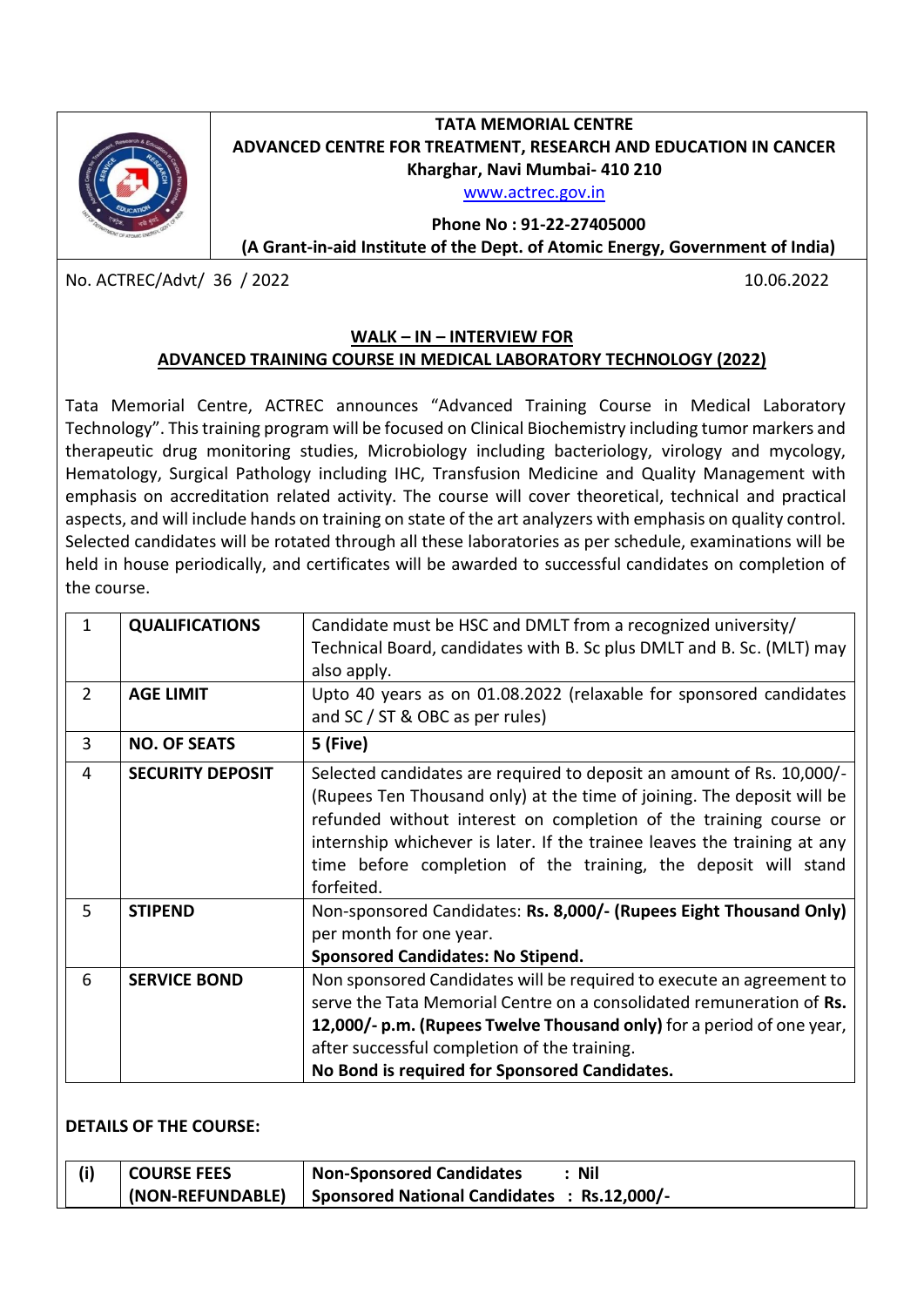| (iii) | <b>DURATION OF THE</b>  | One Year commencing from 01 <sup>st</sup> August, 2022 [One year training and |  |
|-------|-------------------------|-------------------------------------------------------------------------------|--|
|       | <b>COURSE</b>           | one year bond]                                                                |  |
| (iii) | <b>STRUCTURE OF THE</b> | Rotation in various work areas (ACTREC and/or TMH) will be as follows:        |  |
|       | <b>COURSE</b>           | • Sample collection                                                           |  |
|       |                         | • Heamatopathology                                                            |  |
|       |                         | • Histopathology                                                              |  |
|       |                         | · Biochemistry                                                                |  |
|       |                         | • Microbiology                                                                |  |
|       |                         | • Transfusion Medicine                                                        |  |
|       |                         | • Laboratory Quality Management                                               |  |
| (iv)  | <b>OBJECTIVES</b>       | At the end of the course, the student would be able to:                       |  |
|       |                         | a) Work as technologist in accredited laboratories attached to                |  |
|       |                         | hospitals under the supervision of Hematologist, Biochemist,                  |  |
|       |                         | Microbiologist or Pathologist. They may be employed in a small                |  |
|       |                         | laboratory functioning independently.                                         |  |
|       |                         | b) Carry out advanced tests in all these fields personally, with              |  |
|       |                         | effective quality control and provide patients with reliable                  |  |
|       |                         | reports.                                                                      |  |
|       |                         | Acquire theoretical knowledge and practical skills leading to<br>C)           |  |
|       |                         | further specialization in the field.                                          |  |
| (v)   | <b>EXAMS</b>            | Candidate must obtain 50% marks in all the individual theory and              |  |
|       |                         | practical examinations of the course to be declared successful.               |  |

Outstation candidates may be provided accommodation **(subject to availability)** during the training period. They will have to pay accommodation charges as per institute policy.

## **Terms & Conditions:**

During the period of training, the trainee shall not apply for any post or any other course / PG studies / scholarship or appear for any examination or interview outside without the permission of the Centre.

Any trainee leaving or remaining absent from the training before completion of this course will have to refund the amount of stipend together with interest thereon as per the rates fixed by the Centre. Candidates whose performance in the coursework is consistently found below expected standards will be terminated from the training course.

After one year training, the candidate has to fulfill the 'bond' by working for next one year in any of the diagnostic services of TMC, viz. Hematology, Biochemistry and Microbiology, Histopathology. If the candidate leaves in between or breaks the bond, he/she will have to refund the full payment received. The decision of the Centre will be legal and binding in this respect.

If more than 30 candidates apply for the positions, a written examination will be conducted, and the short listed candidates will be interviewed. Candidates will be selected based on their performance in the interview.

Persons working under Central/ State Government, Autonomous Body, Semi Government Organizations and other Public Sector Undertakings must submit No Objection Certificate from their present employer.